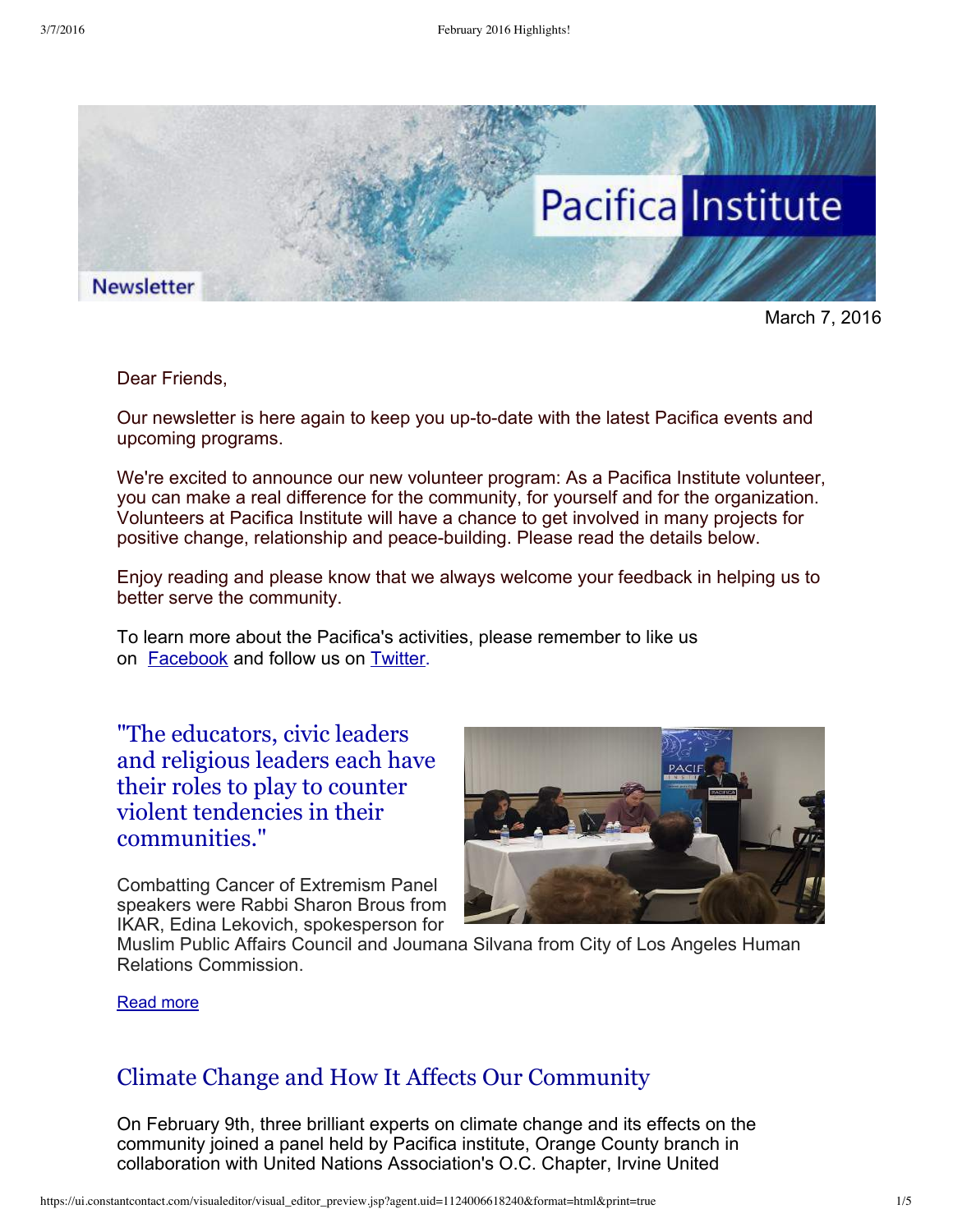Congregational Church and Newport-Mesa-Irvine Interfaith Council.

[Read](http://pacificainstitute.org/2016/02/21/climate-change-and-how-it-affects-our-community/) more



# [Thoughts](http://pacificainstitute.org/bay-area/2016/02/14/thoughts-and-prayers-are-not-enough-its-super-sole-sunday/) and Prayers are not Enough! It's Super SOLE Sunday!

Pacifica Institute Silicon Valley Youth Club started new year with a set of social projects. The first one was the "Super Sole shoe cutting party" on Super Bowl Sunday February 7, 2016.

[Read](http://pacificainstitute.org/bay-area/2016/02/14/thoughts-and-prayers-are-not-enough-its-super-sole-sunday/) more



### ING Panel : Combating the Cancer of [Extremism](http://pacificainstitute.org/bay-area/2016/01/29/ing-panel-combating-the-cancer-of-extremism/)

Combating the Cancer of Extremism panel was held at Pacifica Institute Silicon Valley Branch in Sunnyvale on February 18, 2016. The panelists, representing Judaism, Christianity, and Islam have presented their views on combating extremism, the presentation was followed by a Q&A session with the audience.



#### [Read](http://pacificainstitute.org/bay-area/2016/01/29/ing-panel-combating-the-cancer-of-extremism/) more

### Pacifica Institute [Volunteers](http://pacificainstitute.org/seattle/2016/02/17/pacifica-institute-volunteers-served-food-to-the-homeless/) served food to the homeless

Pacifica Institute volunteers in Seattle spent nearly three hours to volunteer at one of the city's largest shelters, Angeline's Day Center, located in Seattle downtown. Besides serving the provided breakfast to almost 150 homeless women, volunteers also helped to prepare that day's lunch.

[Read](http://pacificainstitute.org/seattle/2016/02/17/pacifica-institute-volunteers-served-food-to-the-homeless/) more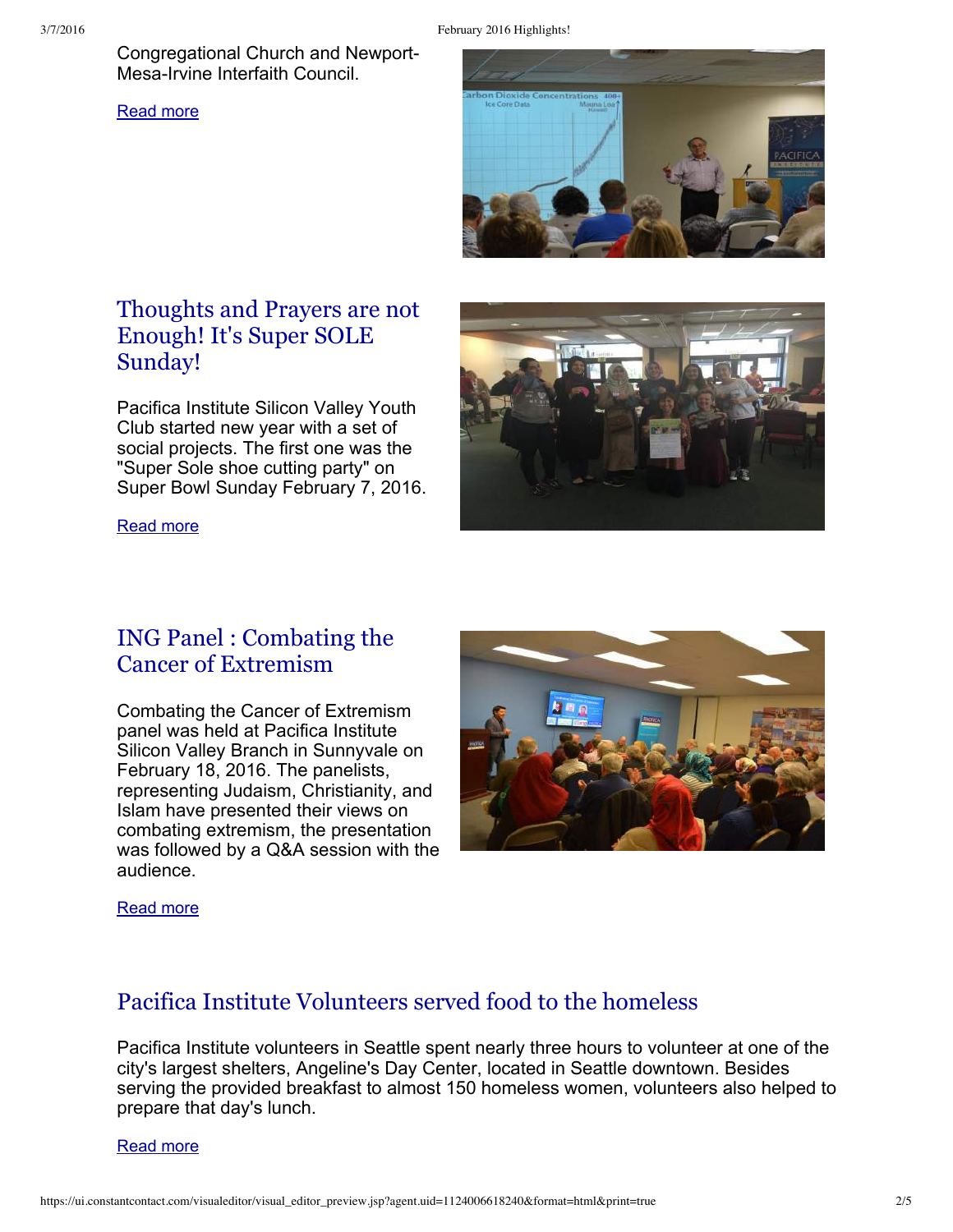

# [Community](http://pacificainstitute.org/salt-lake-city/2016/02/16/pacifica-institute-utah-hosted-a-discussion-on-combating-the-cancer-of-extremism-at-its-new-location/) Discussion on Combating the Cancer of Extremism at Pacifica Institute, Utah

Friday, February 12, 2016 saw the inaugural event of the new Salt Lake City location of the Utah Pacifica Institute. This was an open community discussion on Combating the Cancer of Extremism, with special guest Dr.



Daniel Hummel of Idaho State University. Dr. Hummel, an Assistant Professor in the ISU Political Science Department, is a specialist in Public Administration and has a very hands-on and practical approach.

[Read](http://pacificainstitute.org/salt-lake-city/2016/02/16/pacifica-institute-utah-hosted-a-discussion-on-combating-the-cancer-of-extremism-at-its-new-location/) more

# [Internship](http://pacificainstitute.org/pacifica-institute-internship-program-winterspring-2015/) Program

Pacifica Institute offers an internship program that gives students and graduates the opportunity to make important professional contributions to society. Interns are assigned a long-term project that they work on during their 16 week internship, in addition to daily



responsibilities. Pacifica Interns will not receive monetary compensation. **[Read](http://pacificainstitute.org/pacifica-institute-internship-program-winterspring-2015/) more**

### Get Involved

Volunteer with Pacifica Institute

As a Pacifica Institute volunteer, you can make a real difference for the community, for yourself and for the organization. Volunteers at Pacifica Institute will have a chance to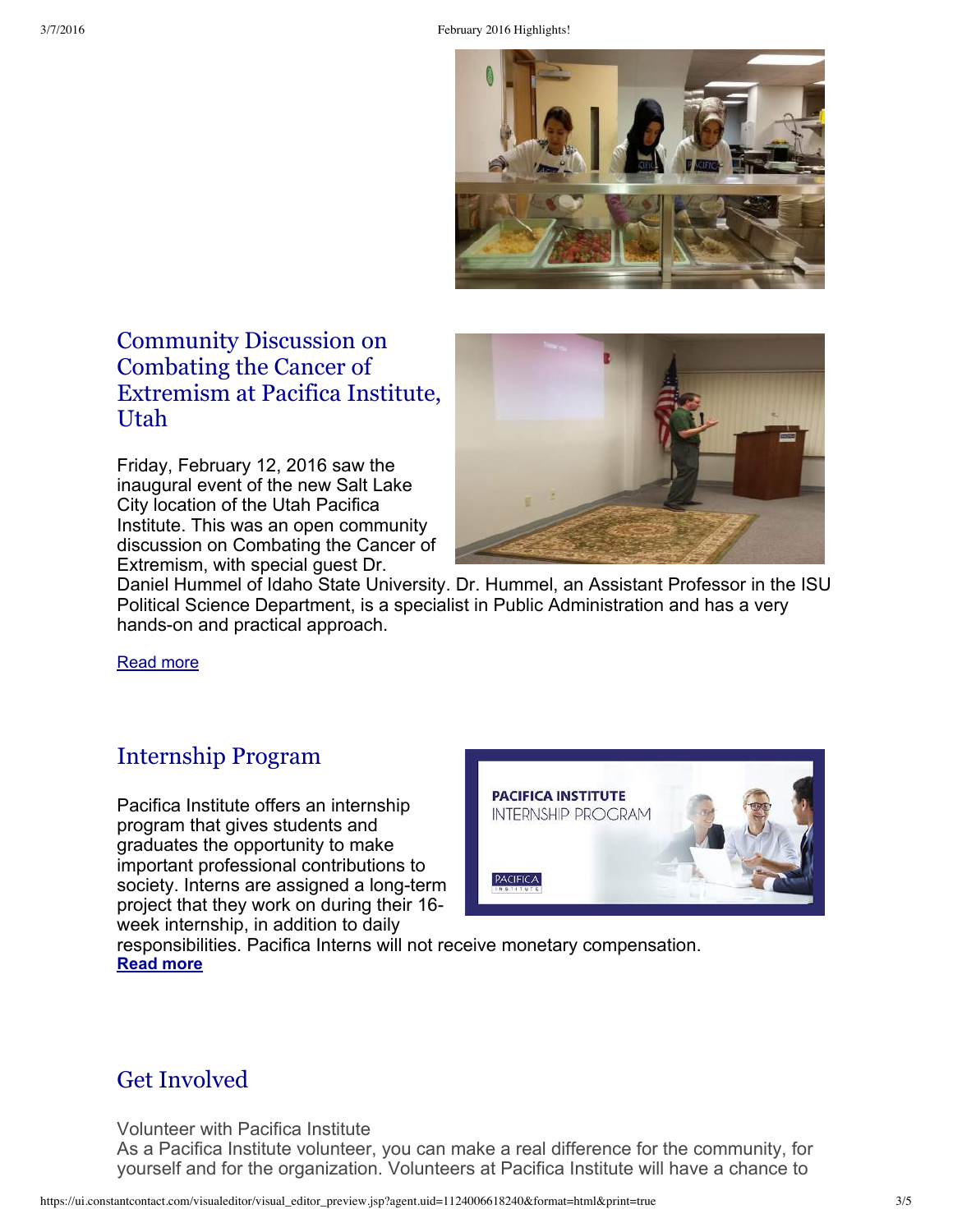3/7/2016 February 2016 Highlights!

get involved in many projects for positive change, relationship and peace-building.

[Learn](http://pacificainstitute.org/get-involved/) more

## [U](http://pacificainstitute.org/seattle/2016/02/07/pacifica-institute-seattle-organized-a-live-conversation-on-christianmuslim-response-to-refugees-and-immigration/)pcoming Events

Interfaith Youth Council's Orange County's 12th Annual Faith Forum & Festival - Orange **County** March 13th

**[Details](http://pacificainstitute.org/2016/01/05/interfaith-youth-councils-orange-countys-12th-annual-faith-forum-festival/)** 



Muslim Voices Against Extremism - San Diego March 15th **[Details](http://pacificainstitute.org/2016/03/03/panel-muslim-voices-against-extremism/)** 



Beyond Polarization: Spiritual Paths to Social Justice and Earthcare - Seattle March 24th **[Details](http://pacificainstitute.org/2016/03/02/beyond-polarization-spiritual-paths-to-social-justice-and-earthcare/)** 



Community, Identity, and Violence in the Age of Social Media - Silicon Valley March 9th **[Details](http://pacificainstitute.org/bay-area/2016/02/08/community-identity-and-violence-in-the-age-of-social-media/)**